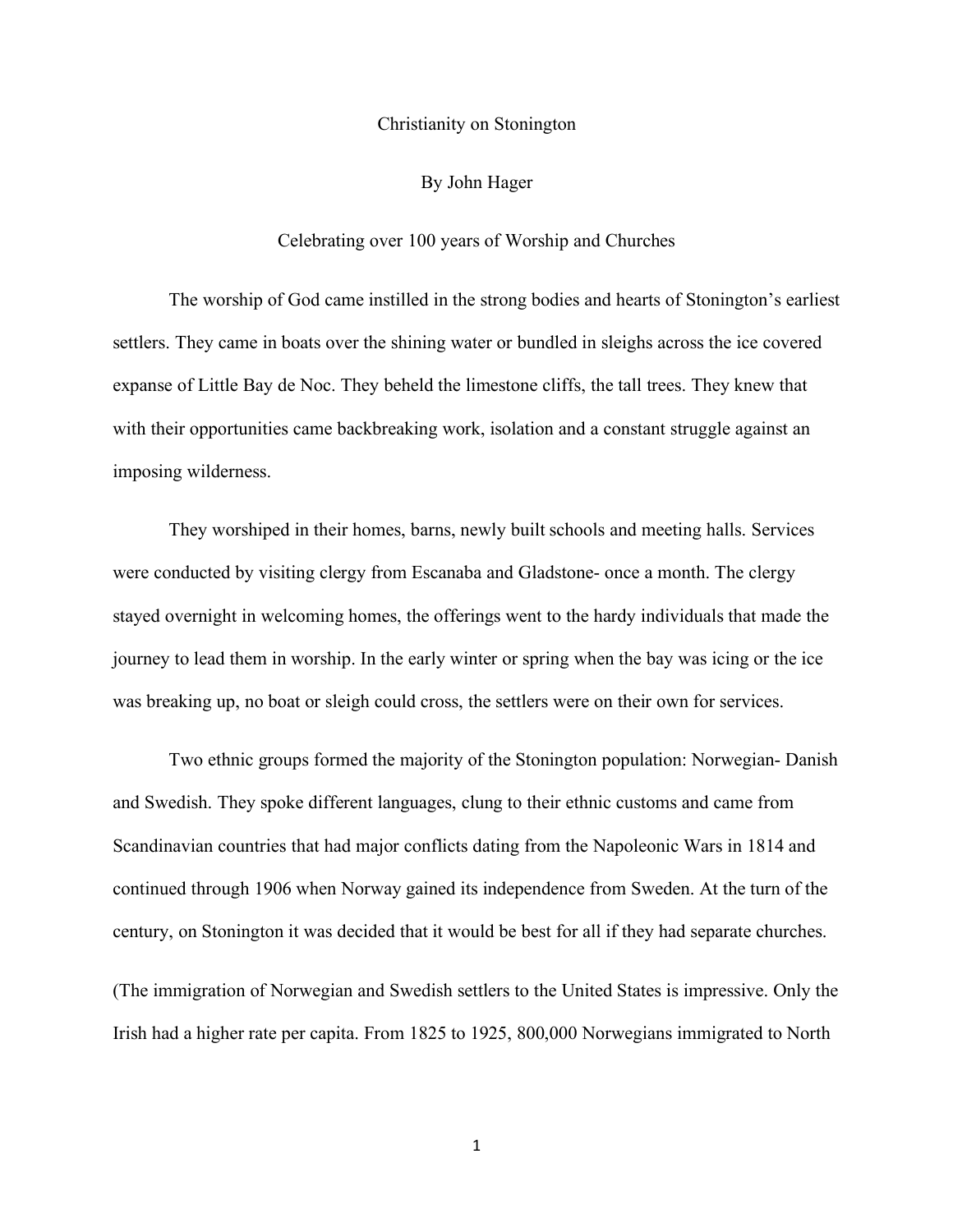America- a third of Norway's population. During that same period 1.3 million Swedish cameenough that Sweden passed progressive laws to help keep their people at home.)

As each church began to organize, women played a very key role- as they do today. The raising of money and the focus needed to create two churches came from highly active women's groups. The church building funds were organized and led by the Ladies Aid Societies.



**Trinity Lutheran Church circa 1912 on the left and Bethel Church on the right**

The Swedish church was organized in August 24, 1904: named the Swedish Evangelical Lutheran Church- later to be named the Bethel Lutheran Church. It was completed in 1906 and was the first church on Stonington. The beautiful church featured stained glass windows obtained from the Second Bethany Church of Escanaba which was torn down in 1912. Bethel added a tower in 1915 and completed construction in 1926 with a kitchen and dining hall added at the rear of the building. It also had stable facilities for horses in the early days. The wonderfully crafted church used kerosene lamps suspended over the pews and was heated by a large wood stove. On Friday, June 11, 1954 summer bible school had dismissed just before noon with the prospect of an evening service where the children would perform for their parents. All were in high spirits looking forward to a fun evening and later in the year to the 50<sup>th</sup> anniversary of the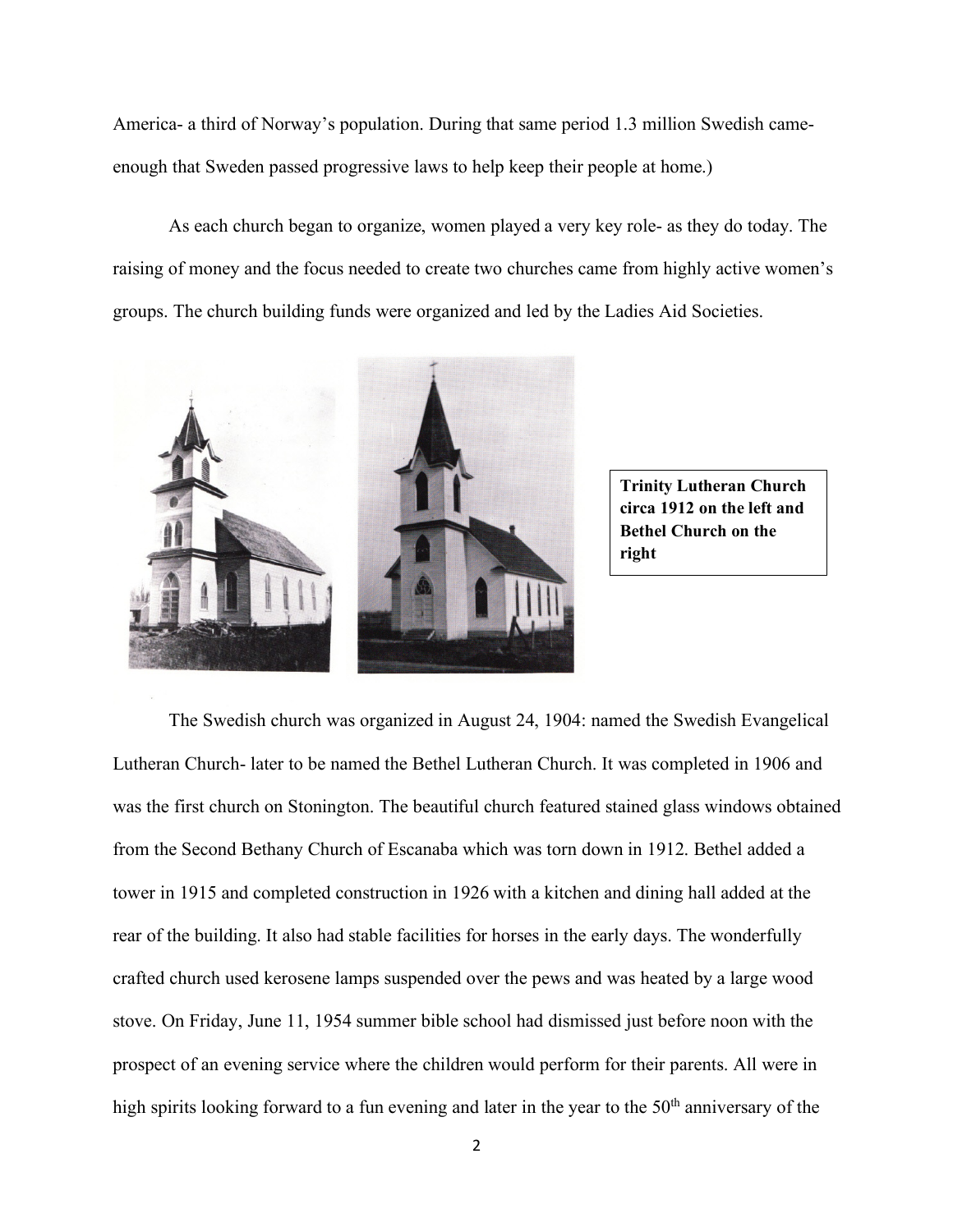church's organization. That afternoon a powerful summer storm came over the eastern horizon and the church was struck by lightning. Oscar Carlson, living next to the church, heard the strike and saw the spire was on fire. He rushed in to rescue the cross, candle sticks and missal stand. When firefighters and other citizens arrived they saved everything they could carry as the flames enveloped the building. Today, 59 years later, all that is left at the 106 year old site is the stone part of its foundation with trees growing inside it. You see the kitchen and dining area which had a stone foundation. It is the back of the main church which had a wood foundation and faced west toward the bay and the old Stonington road. The site can be seen west of County Road 513, a little less than a mile south of the present township hall.

The Norwegian church – sometimes called the Norwegian-Danish Free Church, later became the Trinity Lutheran Church, began in a meeting on February 10, 1910 in the old south school house. A prospective sight was discussed- Peder Pedersen and Andrew Nygaard would subsequently approach land owner Isaac Stephenson who kindly donated the land for the church. Lumber was cut from the local woods and sawed at the Thorsen-Pedersen sawmill. The hard work of the masons and carpenters was matched by the Ladies Aid Society who, with the help of many parishioners and businesses provided funds to the building committee. The first services were held on October 12, 1913, with the official dedication on October 26 of 1913. The Church complex grew to include a thirteen stall horse stable and a parish hall located on the west and north sides of our present parking lot.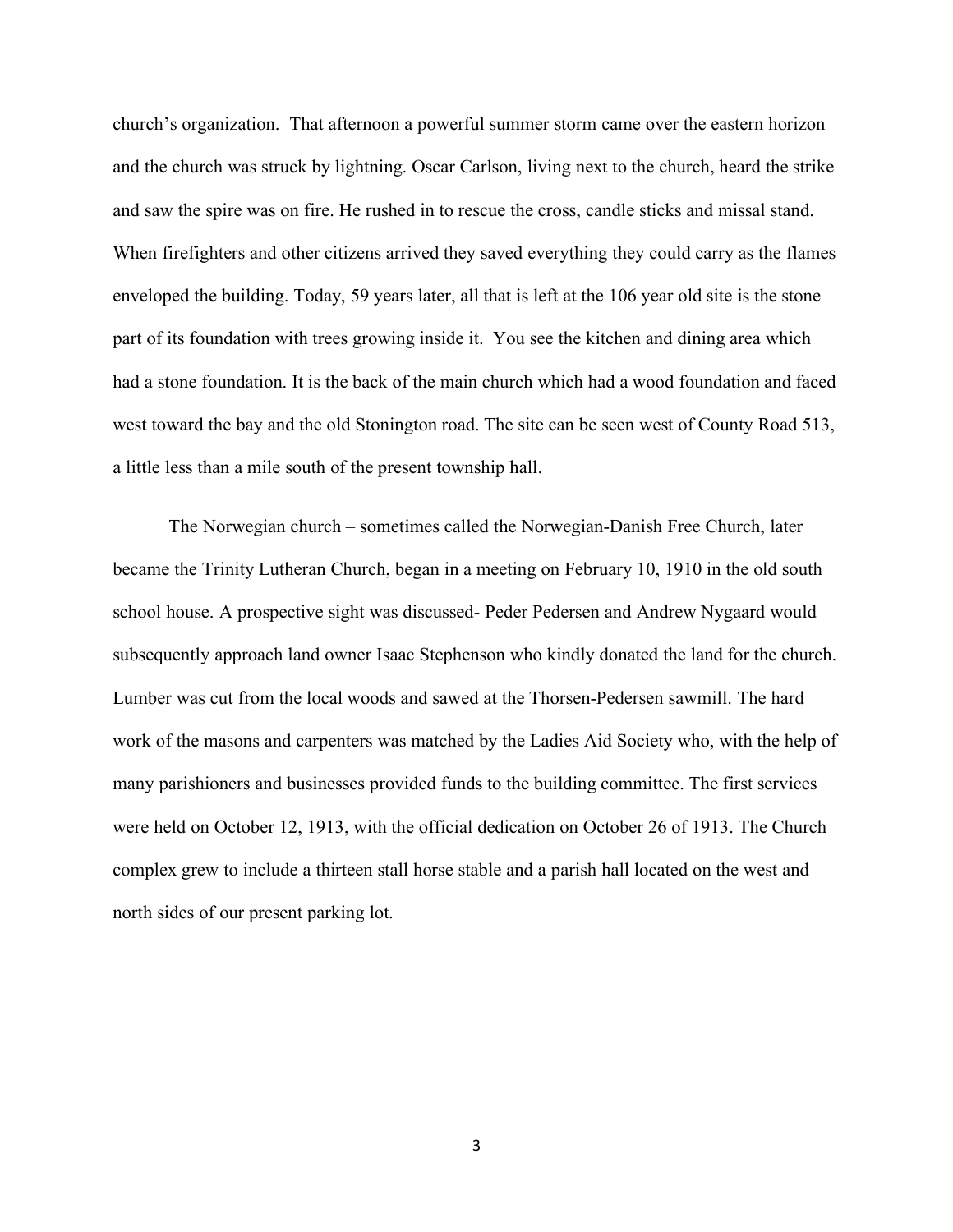On April 24, 1942 Trinity was set afire by an arsonist. With just a dug well and firefighting help many miles away, the structure burned to the ground. Brave people risked



smoke and flames to rescue the beautiful altar we see today along with many other items.

With resilience strong in their pioneering spirit, the members of Trinity remodeled and enlarged their parish hall for their church It winter trees were again cut for a new church,

later the logs were sawed at Semer Thorsen's mill. World War Two put a stop to further construction because of a lack of men and materials. When the war ended, construction began and a new Trinity Church was built on the original site by many of the same people that built the first church, now aided by their sons and daughters. Once again Peder Pedersen was at the forefront of effort and organization. He contacted Carl Norman- a Chicago contractor who had a cabin on Stonington, who in turn had Adolph Hanson- a Chicago church architect, draw up plans. Both men donated their services. The construction was led by master carpenter Ole Carlson with Gust Nelson and Magnus Jacobsen as his helpers. The Ladies Aid Society again produced meals, ran fundraising events and again brought about monetary miracles. Trinity also took a mortgage which was paid off and ceremonially burned in 1956. Peder Pedersen held the paper as it burned, Semer Thorsen held the dish to catch the ashes- a happy and fitting tribute to these two Trustees who gave a life time of dedication to our church.

The first service in the new church was July 4, 1948.

4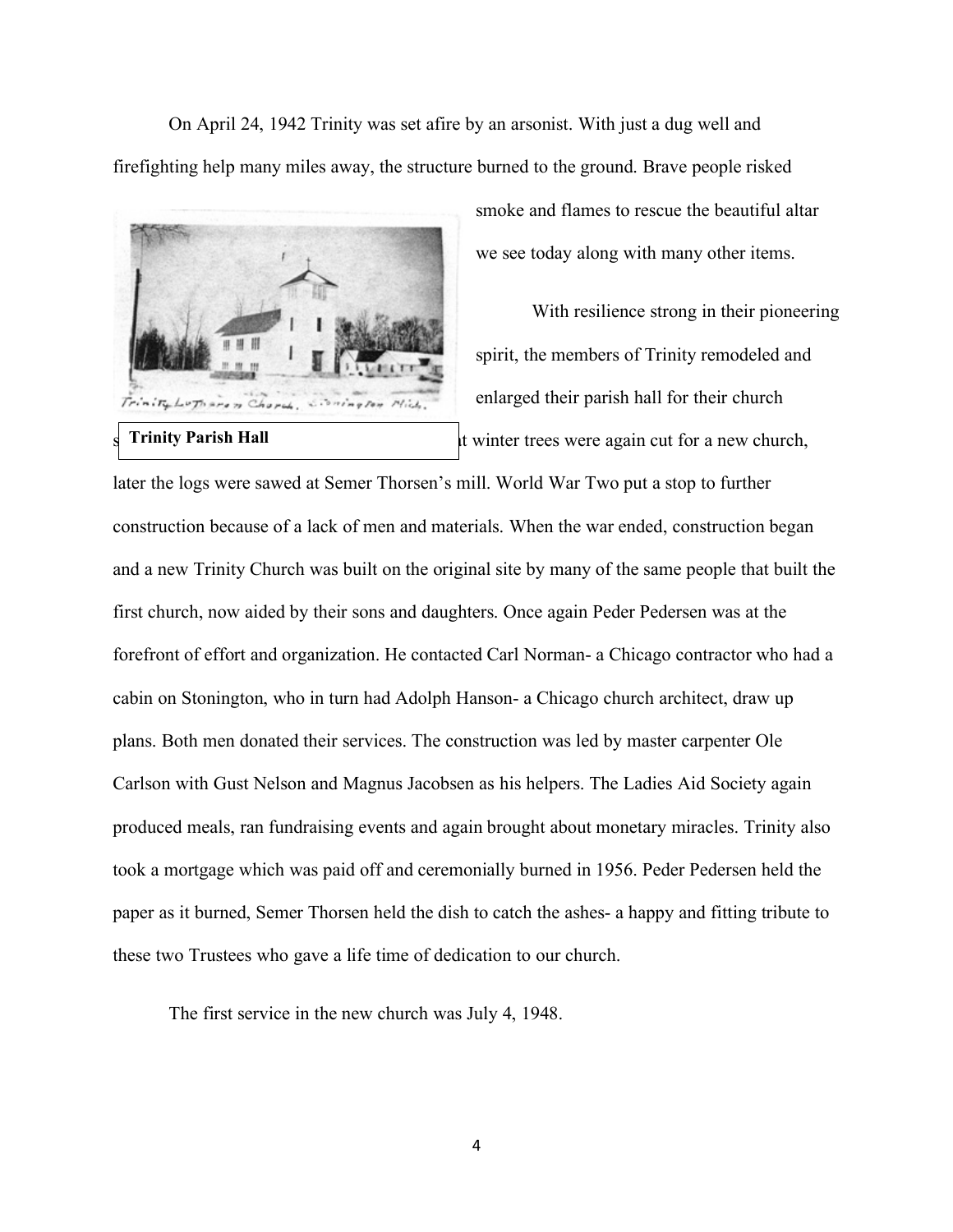Trinity and Bethel Churches held separate services for 6 years. When Bethel burned in 1954, a problem and opportunity for both congregations became clear. Trinity had a fine structure but had issues with minister coverage. Bethel had solid support with available clergy. The size of both congregations and the expense and availability of two clergy each week was compounded by the problems the Bethel folk had meeting in a school. Little elementary desks were not made for adult Swedes. Money was tight at the Bethel's Augustana Synod. Building a new Bethel Church just was not in the cards.

Reasonableness broke out! The "-sen and -son" surname endings of their fathers became less important than a loving and satisfying worship service. The practicality of the two church groups becoming one was very clear. A very hard part of the process was the document each Bethel member had to sign to close their church. With that page of Stonington church history turned- most of the Bethel members joined Trinity, with some going to services in Rapid River.

The Trinity joining of Stonington Lutherans was a harbinger of the ecumenical movement that would follow on a national level. The Lutheran Church of America, LCA, merged with the Evangelical Lutheran Church of America, ELCA.

Trinity Lutheran Church- a white beacon of Christianity, today stands tall and strong on the limestone cliff of Stonington: its walls were twice built with wood cut by its members, it was built with volunteer labor, and it is full of the love and the pride of a job well done. It is a symbol of 100 years of Christian tradition and of the loving, caring people of Stonington who made homes in a wilderness and made a church for the greater worship of God.

5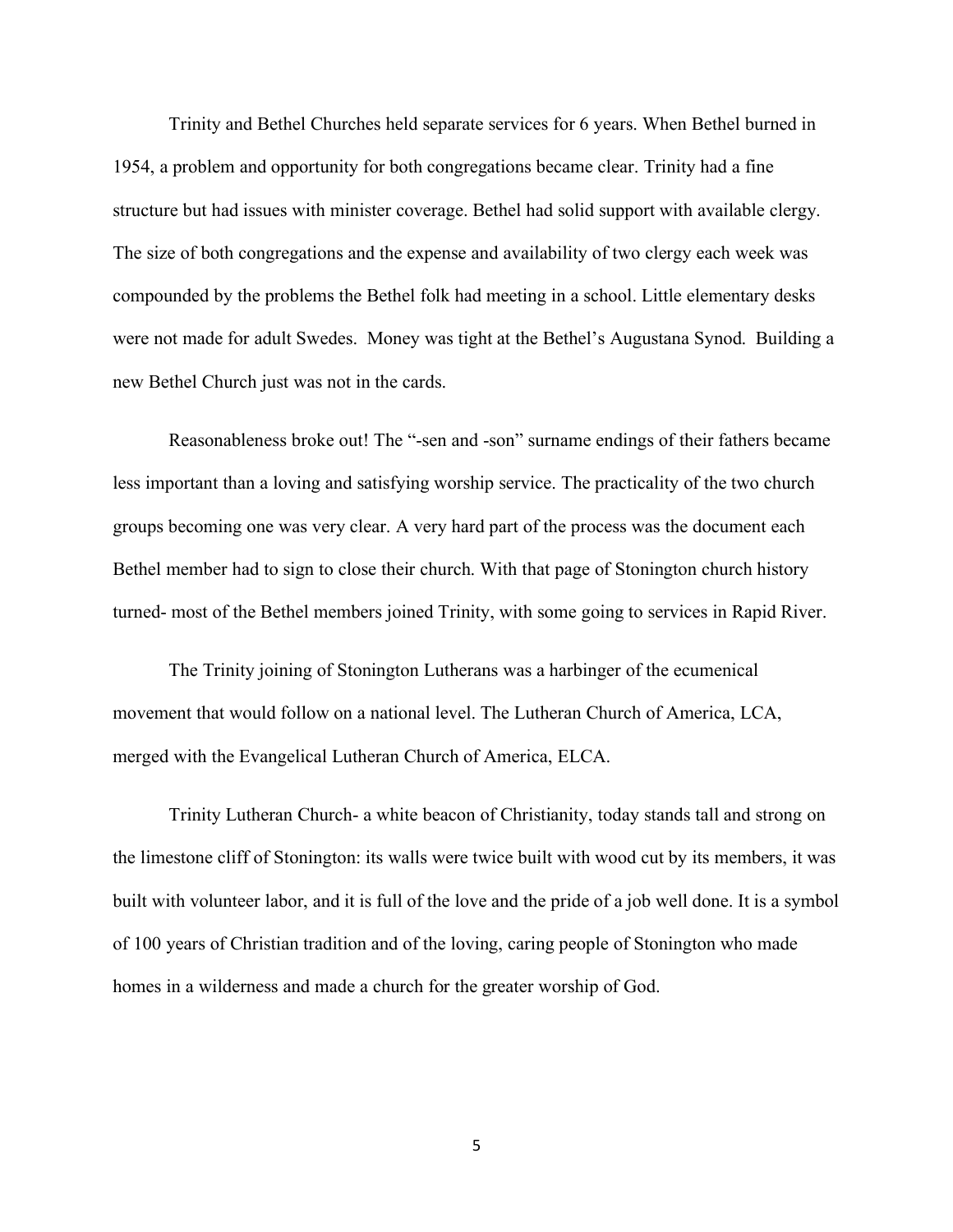

**Trinity Lutheran Church today**

One Hundred Years of Trinity's Congregational Leaders

- O. C. Dahlager 1913-1920
- L. B. Saterson 1920-1926
- K. K. Knutsen 1926-1937
	- L. R. Lund 1937-1950
- Phillip Engdahl 1948-1949
- Maynard Hansen 1949-1950
- Johannes Ringstad 1950-1956
	- Wilbert Johnson 1950-1958
	- John DeBoer 1956-1959
	- Herb Carlmark 1957-1962
	- Gordon Thorpe 1960-1965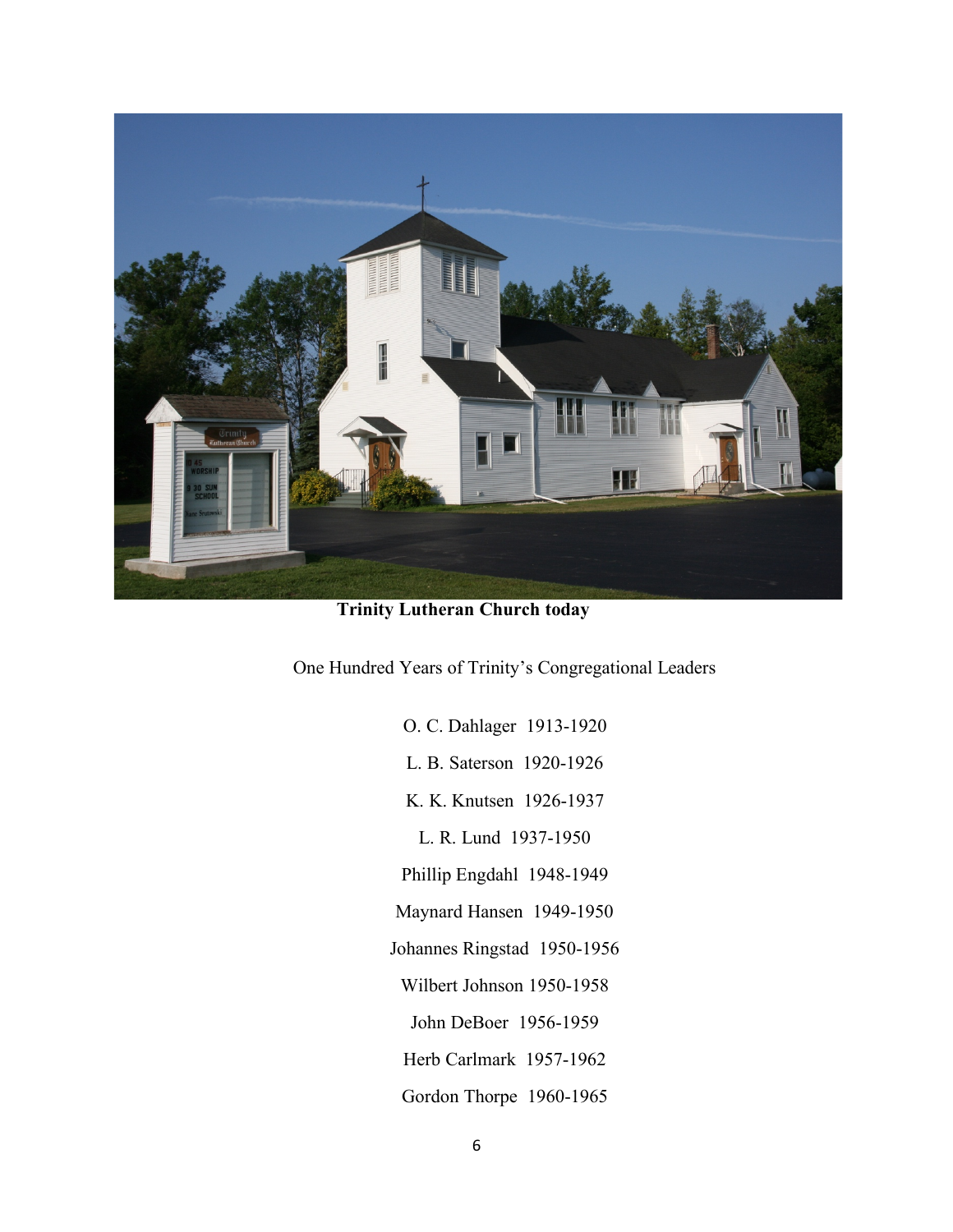George Olson 1962-1972 Ted Grandquist 1972-1980 Sidney Jones 1980-1981 Marilyn Riedel 1981-1983 Dan Kangas 1983-1984 Rick Lawrence 1984-1988 Dave Hueter 1988-1998 Julie Fiske 1999-2003 Sam Johnson 2004-2006 Dave Mason 2006-2009\* Diane Srutowski 2011- to present

\*Trinity has been fortunate to have many able people at our pulpit in the leadership gap between Dave Mason and Diane Srutowski. They include:

Sue Sundstrom Young, Nora Smith, Steve Gauger, Norm Lund, Jonathan Schmidt, Kris Ertl, Dean Peterson, Ingmar Levin, Bruce Thorsen. In previous years Clifford Peterson was a wonderful guest pastor.

## Addendum

Many significant people were not mentioned. Their gifts of money, pews, organs, and most importantly- time and energy are found in other histories and in the hearts of their friends.

Hans Bonefeld was a very key figure in the Church's and Stonington's history. Coming from Denmark as a child, he and his family are woven into the fabric of Escanaba and Stonington.

Many of the early settlers and subsequent Stonington families had English backgrounds. To name a few: Capt. Stratton and his large family, Charles Beggs, John Champ, and Arthur Smith.